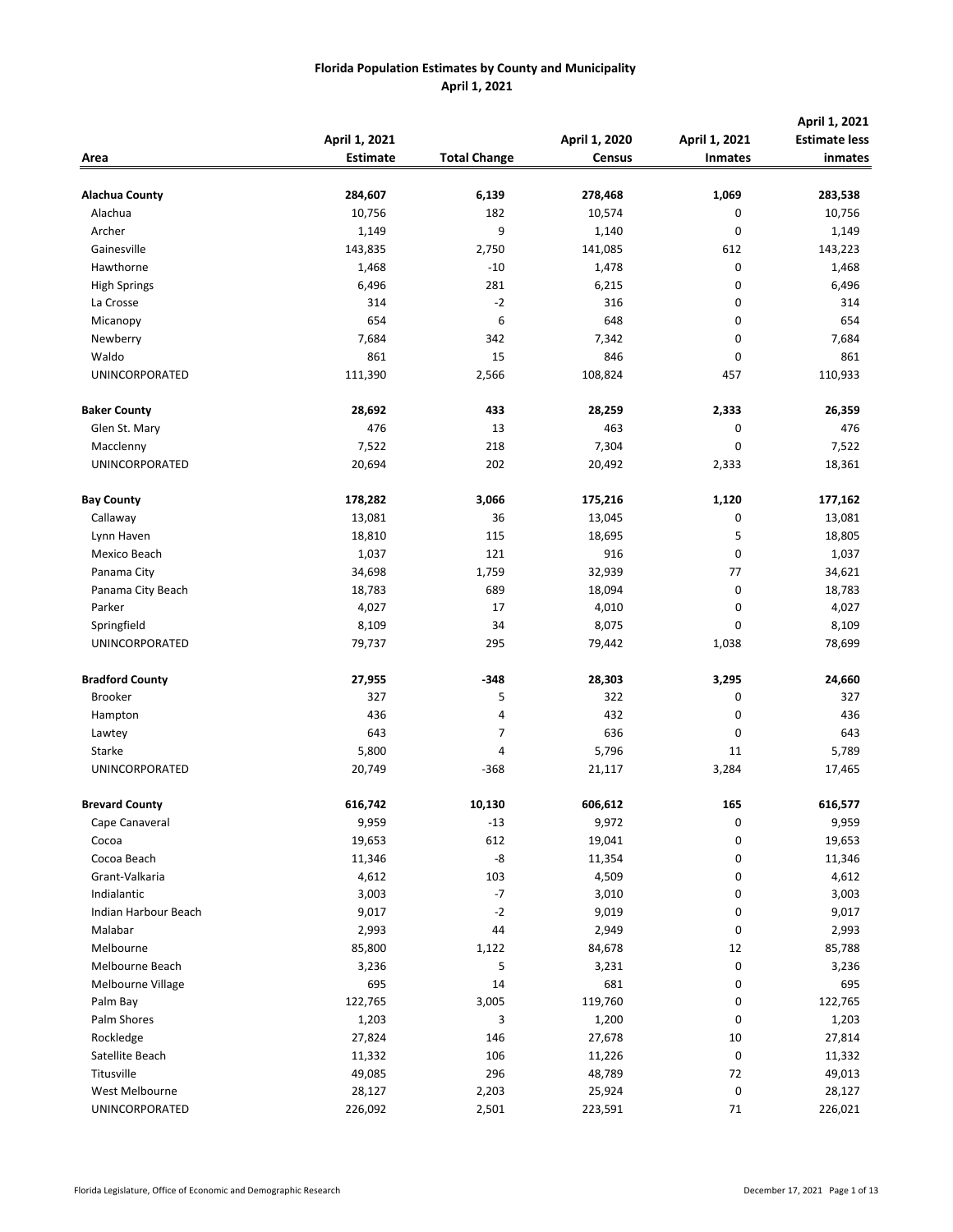|                           | April 1, 2021   |                     | April 1, 2020 | April 1, 2021  | April 1, 2021<br><b>Estimate less</b> |
|---------------------------|-----------------|---------------------|---------------|----------------|---------------------------------------|
| Area                      | <b>Estimate</b> | <b>Total Change</b> | <b>Census</b> | <b>Inmates</b> | inmates                               |
| <b>Broward County</b>     | 1,955,375       | 11,000              | 1,944,375     | 430            | 1,954,945                             |
| Coconut Creek             | 57,871          | 38                  | 57,833        | 0              | 57,871                                |
| Cooper City               | 34,397          | $-4$                | 34,401        | 0              | 34,397                                |
| <b>Coral Springs</b>      | 134,558         | 164                 | 134,394       | 0              | 134,558                               |
| Dania Beach               | 31,837          | 114                 | 31,723        | 0              | 31,837                                |
| Davie                     | 106,199         | 508                 | 105,691       | 41             | 106,158                               |
| Deerfield Beach           | 87,106          | 247                 | 86,859        | 0              | 87,106                                |
| Fort Lauderdale           | 186,076         | 3,316               | 182,760       | 37             | 186,039                               |
| <b>Hallandale Beach</b>   | 41,157          | $-60$               | 41,217        | 0              | 41,157                                |
| Hillsboro Beach           | 1,986           | $-1$                | 1,987         | 0              | 1,986                                 |
| Hollywood                 | 153,854         | 787                 | 153,067       | 0              | 153,854                               |
| Lauderdale-By-The-Sea     | 6,203           | 5                   | 6,198         | 0              | 6,203                                 |
| Lauderdale Lakes          | 36,647          | 693                 | 35,954        | 0              | 36,647                                |
| Lauderhill                | 74,538          | 56                  | 74,482        | 0              | 74,538                                |
| Lazy Lake                 | 33              | 0                   | 33            | 0              | 33                                    |
| Lighthouse Point          | 10,499          | 13                  | 10,486        | 0              | 10,499                                |
| Margate                   | 58,714          | 2                   | 58,712        | 0              | 58,714                                |
| Miramar                   | 136,007         | 1,286               | 134,721       | 0              | 136,007                               |
| North Lauderdale          | 44,855          | 61                  | 44,794        | 0              | 44,855                                |
| Oakland Park              | 44,296          | 67                  | 44,229        | 0              | 44,296                                |
| Parkland                  | 35,440          | 770                 | 34,670        | 0              | 35,440                                |
| Pembroke Park             | 6,222           | $-38$               | 6,260         | 0              | 6,222                                 |
| <b>Pembroke Pines</b>     | 170,857         | -321                | 171,178       | 186            | 170,671                               |
| Plantation                | 92,628          | 878                 | 91,750        | 0              | 92,628                                |
| Pompano Beach             | 113,144         | 1,098               | 112,046       | 122            | 113,022                               |
| Sea Ranch Lakes           | 535             | $-5$                | 540           | 0              | 535                                   |
| Southwest Ranches         | 7,675           | 68                  | 7,607         | 0              | 7,675                                 |
| Sunrise                   | 97,359          | 24                  | 97,335        | 0              | 97,359                                |
| Tamarac                   | 72,509          | 612                 | 71,897        | 0              | 72,509                                |
| Weston                    | 68,305          | 198                 | 68,107        | 0              | 68,305                                |
| <b>West Park</b>          | 15,229          | 99                  | 15,130        | 0              | 15,229                                |
| <b>Wilton Manors</b>      | 11,560          | 134                 | 11,426        | 0              | 11,560                                |
| UNINCORPORATED            | 17,079          | 191                 | 16,888        | 44             | 17,035                                |
| <b>Calhoun County</b>     | 13,683          | 35                  | 13,648        | 1,422          | 12,261                                |
| Altha                     | 494             | $-2$                | 496           | 0              | 494                                   |
| Blountstown               | 2,273           | 7                   | 2,266         | 0              | 2,273                                 |
| <b>UNINCORPORATED</b>     | 10,916          | 30                  | 10,886        | 1,422          | 9,494                                 |
| <b>Charlotte County</b>   | 190,570         | 3,723               | 186,847       | 966            | 189,604                               |
| Punta Gorda               | 19,637          | 166                 | 19,471        | 0              | 19,637                                |
| UNINCORPORATED            | 170,933         | 3,557               | 167,376       | 966            | 169,967                               |
| <b>Citrus County</b>      | 155,615         | 1,772               | 153,843       | 84             | 155,531                               |
| Crystal River             | 3,429           | 33                  | 3,396         | 0              | 3,429                                 |
| Inverness                 | 7,765           | 222                 | 7,543         | 0              | 7,765                                 |
| UNINCORPORATED            | 144,421         | 1,517               | 142,904       | 84             | 144,337                               |
| <b>Clay County</b>        | 221,440         | 3,195               | 218,245       | 0              | 221,440                               |
| <b>Green Cove Springs</b> | 9,959           | 173                 | 9,786         | 0              | 9,959                                 |
| Keystone Heights          | 1,454           | 8                   | 1,446         | 0              | 1,454                                 |
| Orange Park               | 9,126           | 37                  | 9,089         | 0              | 9,126                                 |
| Penney Farms              | 826             | 5                   | 821           | 0              | 826                                   |
| UNINCORPORATED            | 200,075         | 2,972               | 197,103       | 0              | 200,075                               |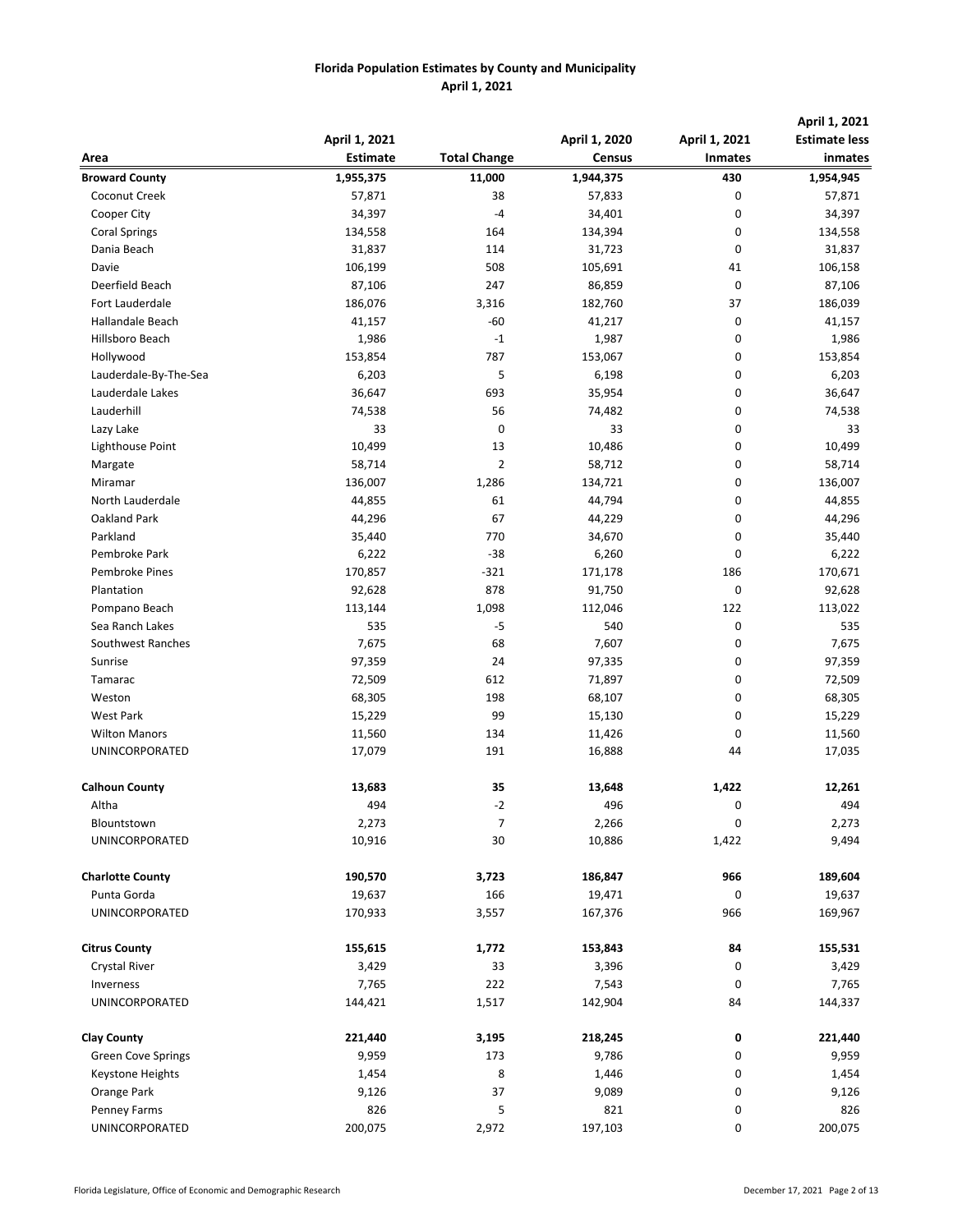|                        |                 |                     | April 1, 2020 |                | April 1, 2021<br><b>Estimate less</b> |
|------------------------|-----------------|---------------------|---------------|----------------|---------------------------------------|
|                        | April 1, 2021   |                     |               | April 1, 2021  |                                       |
| Area                   | <b>Estimate</b> | <b>Total Change</b> | <b>Census</b> | <b>Inmates</b> | inmates                               |
| <b>Collier County</b>  | 382,680         | 6,928               | 375,752       | 14             | 382,666                               |
| Everglades             | 363             | 11                  | 352           | 0              | 363                                   |
| Marco Island           | 16,086          | 326                 | 15,760        | 0              | 16,086                                |
| <b>Naples</b>          | 19,186          | 71                  | 19,115        | 0              | 19,186                                |
| UNINCORPORATED         | 347,045         | 6,520               | 340,525       | 14             | 347,031                               |
|                        |                 |                     |               |                |                                       |
| <b>Columbia County</b> | 69,809          | 111                 | 69,698        | 2,903          | 66,906                                |
| Fort White             | 631             | 13                  | 618           | 0              | 631                                   |
| Lake City              | 12,400          | 71                  | 12,329        | 296            | 12,104                                |
| <b>UNINCORPORATED</b>  | 56,778          | 27                  | 56,751        | 2,607          | 54,171                                |
|                        |                 |                     |               |                |                                       |
| <b>DeSoto County</b>   | 34,031          | 55                  | 33,976        | 2,259          | 31,772                                |
| Arcadia                | 7,479           | 59                  | 7,420         | 0              | 7,479                                 |
| UNINCORPORATED         | 26,552          | -4                  | 26,556        | 2,259          | 24,293                                |
|                        |                 |                     |               |                |                                       |
| <b>Dixie County</b>    | 16,804          | 45                  | 16,759        | 1,518          | 15,286                                |
| <b>Cross City</b>      | 1,710           | 21                  | 1,689         | 0              | 1,710                                 |
| Horseshoe Beach        | 166             | $\mathbf 1$         | 165           | 0              | 166                                   |
| UNINCORPORATED         | 14,928          | 23                  | 14,905        | 1,518          | 13,410                                |
| <b>Duval County</b>    | 1,016,809       | 21,242              | 995,567       | 406            | 1,016,403                             |
| <b>Atlantic Beach</b>  | 13,519          | 6                   | 13,513        | 0              | 13,519                                |
| Baldwin                | 1,394           | $-2$                | 1,396         | 0              | 1,394                                 |
| Jacksonville           |                 |                     | 949,611       |                | 970,156                               |
|                        | 970,562         | 20,951              |               | 406            |                                       |
| Jacksonville Beach     | 24,075          | 245                 | 23,830        | 0              | 24,075                                |
| Neptune Beach          | 7,259           | 42                  | 7,217         | 0              | 7,259                                 |
| <b>Escambia County</b> | 324,458         | 2,553               | 321,905       | 2,028          | 322,430                               |
| Century                | 1,732           | 19                  | 1,713         | 0              | 1,732                                 |
| Pensacola              | 54,490          | 178                 | 54,312        | 24             | 54,466                                |
| UNINCORPORATED         | 268,236         | 2,356               | 265,880       | 2,004          | 266,232                               |
|                        |                 |                     |               |                |                                       |
| <b>Flagler County</b>  | 119,662         | 4,284               | 115,378       | 0              | 119,662                               |
| <b>Beverly Beach</b>   | 479             | 5                   | 474           | 0              | 479                                   |
| <b>Bunnell</b>         | 3,495           | 219                 | 3,276         | 0              | 3,495                                 |
| Flagler Beach (part)   | 5,133           | 45                  | 5,088         | 0              | 5,133                                 |
| Marineland (part)      | 12              | 0                   | 12            | 0              | 12                                    |
| Palm Coast             | 92,866          | 3,608               | 89,258        | 0              | 92,866                                |
| <b>UNINCORPORATED</b>  | 17,677          | 407                 | 17,270        | 0              | 17,677                                |
| <b>Franklin County</b> |                 | $-87$               |               | 841            |                                       |
|                        | 12,364          |                     | 12,451        |                | 11,523                                |
| Apalachicola           | 2,370           | 29                  | 2,341         | 0              | 2,370                                 |
| Carrabelle             | 2,548           | $-58$               | 2,606         | 841            | 1,707                                 |
| UNINCORPORATED         | 7,446           | $-58$               | 7,504         | 0              | 7,446                                 |
| <b>Gadsden County</b>  | 43,813          | $-13$               | 43,826        | 2,638          | 41,175                                |
| Chattahoochee          | 2,741           | $-214$              | 2,955         | 765            | 1,976                                 |
| Greensboro             | 471             | 10                  | 461           | 0              | 471                                   |
| Gretna                 | 1,365           | 8                   | 1,357         | 0              | 1,365                                 |
| Havana                 | 1,777           | 24                  | 1,753         | 0              | 1,777                                 |
| Midway                 | 3,617           | 80                  | 3,537         | 0              | 3,617                                 |
| Quincy                 | 7,886           | $-84$               | 7,970         | 274            | 7,612                                 |
| UNINCORPORATED         | 25,956          | 163                 | 25,793        | 1,599          | 24,357                                |
|                        |                 |                     |               |                |                                       |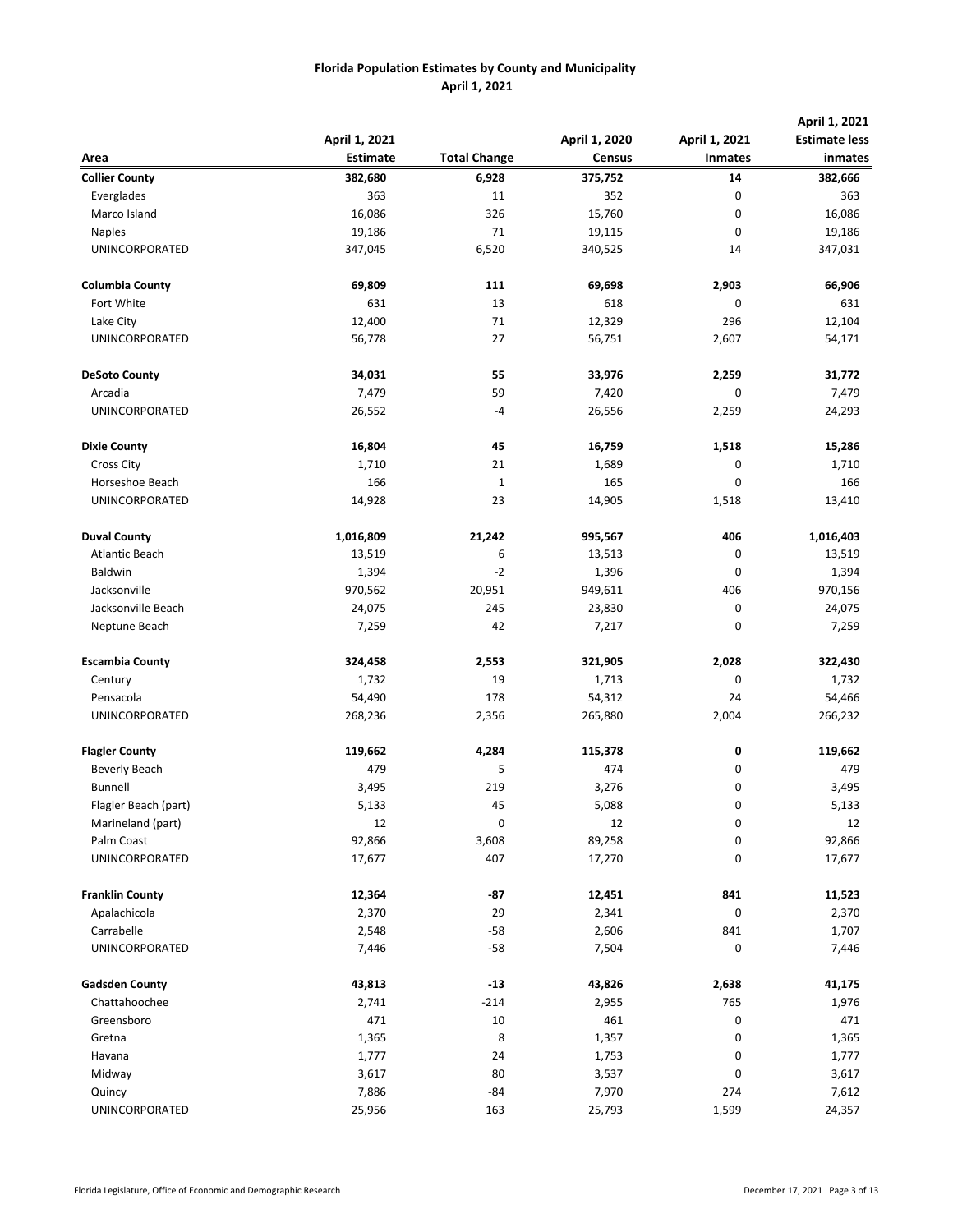|                                         |                 |                     |               |                | April 1, 2021        |
|-----------------------------------------|-----------------|---------------------|---------------|----------------|----------------------|
|                                         | April 1, 2021   |                     | April 1, 2020 | April 1, 2021  | <b>Estimate less</b> |
| Area                                    | <b>Estimate</b> | <b>Total Change</b> | <b>Census</b> | <b>Inmates</b> | inmates              |
| <b>Gilchrist County</b>                 | 18,126          | 262                 | 17,864        | 715            | 17,411               |
| Bell                                    | 515             | $-3$                | 518           | 0              | 515                  |
| Fanning Springs (part)                  | 521             | 43                  | 478           | 0              | 521                  |
| Trenton                                 | 2,065           | 50                  | 2,015         | 0              | 2,065                |
| UNINCORPORATED                          | 15,025          | 172                 | 14,853        | 715            | 14,310               |
| <b>Glades County</b>                    | 12,130          | 4                   | 12,126        | 982            | 11,148               |
| Moore Haven                             | 1,530           | $-36$               | 1,566         | 0              | 1,530                |
| UNINCORPORATED                          | 10,600          | 40                  | 10,560        | 982            | 9,618                |
| <b>Gulf County</b>                      | 14,824          | 632                 | 14,192        | 1,179          | 13,645               |
| Port St. Joe                            | 3,547           | 190                 | 3,357         | 0              | 3,547                |
| Wewahitchka                             | 2,124           | 50                  | 2,074         | 0              | 2,124                |
| UNINCORPORATED                          | 9,153           | 392                 | 8,761         | 1,179          | 7,974                |
| <b>Hamilton County</b>                  | 13,226          | $-778$              | 14,004        | 1,381          | 11,845               |
| Jasper                                  | 3,592           | $-29$               | 3,621         | 998            | 2,594                |
| Jennings                                | 749             | 0                   | 749           | 0              | 749                  |
| White Springs                           | 762             | 22                  | 740           | 0              | 762                  |
| UNINCORPORATED                          | 8,123           | $-771$              | 8,894         | 383            | 7,740                |
| <b>Hardee County</b>                    | 25,269          | -58                 | 25,327        | 1,579          | 23,690               |
| <b>Bowling Green</b>                    | 2,395           | $-10$               | 2,405         | 0              | 2,395                |
| Wauchula                                | 4,872           | $-28$               | 4,900         | 0              | 4,872                |
| Zolfo Springs                           | 1,734           | $-3$                | 1,737         | 0              | 1,734                |
| UNINCORPORATED                          | 16,268          | $-17$               | 16,285        | 1,579          | 14,689               |
| <b>Hendry County</b>                    | 40,540          | 921                 | 39,619        | 0              | 40,540               |
| Clewiston                               | 7,368           | 41                  | 7,327         | 0              | 7,368                |
| LaBelle                                 | 5,019           | 53                  | 4,966         | 0              | 5,019                |
| UNINCORPORATED                          | 28,153          | 827                 | 27,326        | 0              | 28,153               |
| <b>Hernando County</b>                  | 196,540         | 2,025               | 194,515       | 387            | 196,153              |
| Brooksville                             | 9,165           | 275                 | 8,890         | 0              | 9,165                |
| Weeki Wachee *                          | 0               | $-16$               | 16            | 0              | 0                    |
| UNINCORPORATED                          | 187,375         | 1,766               | 185,609       | 387            | 186,988              |
| <b>Highlands County</b>                 | 102,065         | 830                 | 101,235       | 23             | 102,042              |
| Avon Park                               | 9,721           | 63                  | 9,658         | 0              | 9,721                |
| Lake Placid                             | 2,367           | 7                   | 2,360         | 0              | 2,367                |
| Sebring                                 | 10,894          | 165                 | 10,729        | 0              | 10,894               |
| <b>UNINCORPORATED</b>                   | 79,083          | 595                 | 78,488        | 23             | 79,060               |
| <b>Hillsborough County</b>              | 1,490,374       | 30,612              | 1,459,762     | 524            | 1,489,850            |
| Plant City                              | 40,183          | 419                 | 39,764        | 0              | 40,183               |
| Tampa                                   | 391,800         | 6,841               | 384,959       | 400            | 391,400              |
|                                         | 27,005          | 315                 | 26,690        | 0              | 27,005               |
| <b>Temple Terrace</b><br>UNINCORPORATED |                 |                     |               |                |                      |
|                                         | 1,031,386       | 23,037              | 1,008,349     | 124            | 1,031,262            |
| <b>Holmes County</b>                    | 19,665          | 12                  | 19,653        | 1,006          | 18,659               |
| Bonifay                                 | 2,783           | 24                  | 2,759         | 0              | 2,783                |
| Esto                                    | 348             | 7                   | 341           | 0              | 348                  |
| Noma                                    | 220             | 12                  | 208           | 0              | 220                  |
| Ponce de Leon                           | 502             | $-2$                | 504           | 0              | 502                  |
| Westville                               | 275             | 14                  | 261           | 0              | 275                  |
| UNINCORPORATED                          | 15,537          | $-43$               | 15,580        | 1,006          | 14,531               |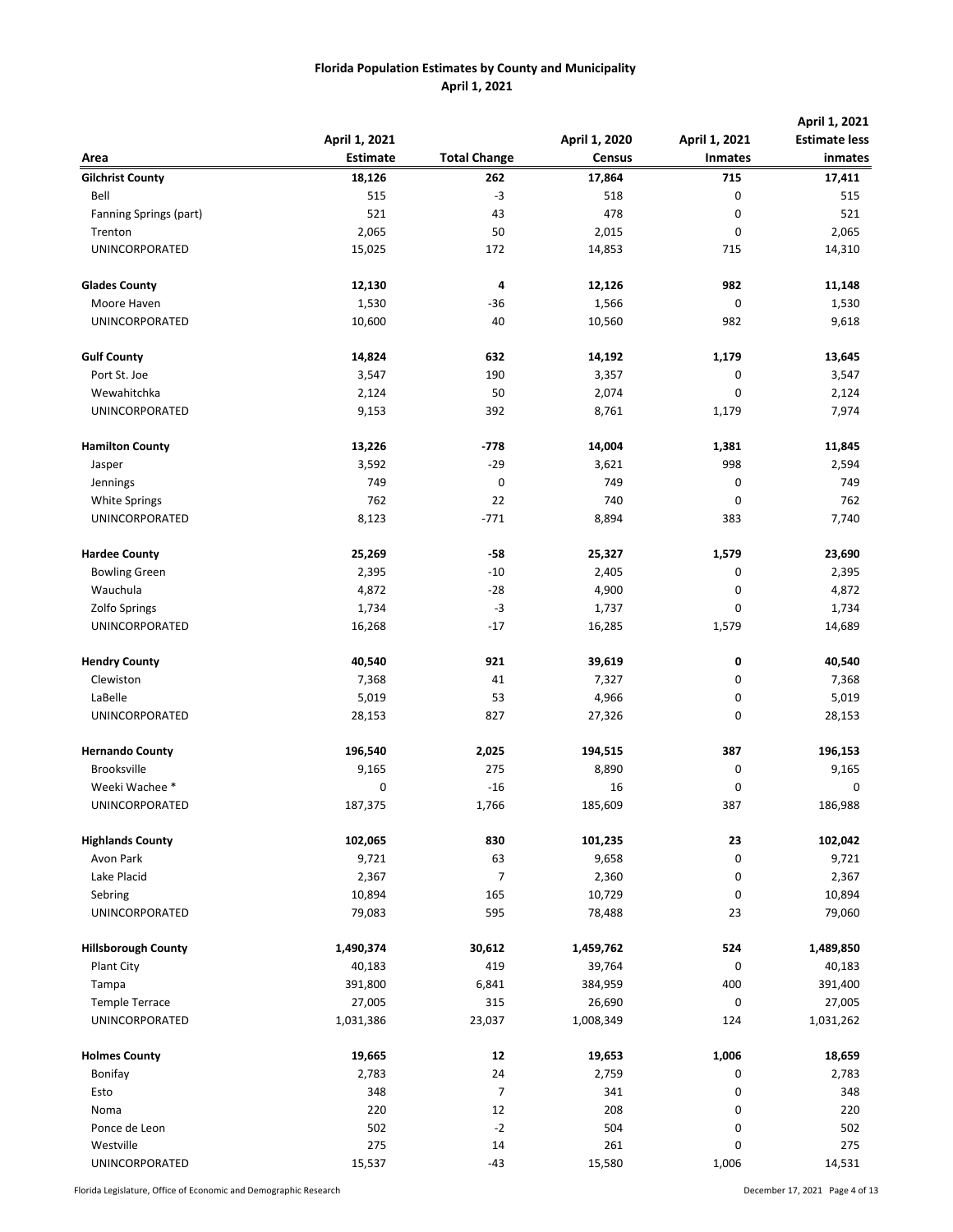| Area                       | April 1, 2021<br><b>Estimate</b> | <b>Total Change</b> | April 1, 2020<br><b>Census</b> | April 1, 2021<br><b>Inmates</b> | April 1, 2021<br><b>Estimate less</b><br>inmates |
|----------------------------|----------------------------------|---------------------|--------------------------------|---------------------------------|--------------------------------------------------|
| <b>Indian River County</b> | 161,702                          | 1,914               | 159,788                        | 0                               | 161,702                                          |
| Fellsmere                  | 4,824                            | $-10$               | 4,834                          | 0                               | 4,824                                            |
| <b>Indian River Shores</b> | 4,264                            | 23                  | 4,241                          | 0                               | 4,264                                            |
| Orchid                     | 518                              | $\overline{2}$      | 516                            | 0                               | 518                                              |
| Sebastian                  | 25,454                           | 400                 | 25,054                         | 0                               | 25,454                                           |
| Vero Beach                 | 16,402                           | 48                  | 16,354                         | 0                               | 16,402                                           |
| UNINCORPORATED             | 110,240                          | 1,451               | 108,789                        | 0                               | 110,240                                          |
| <b>Jackson County</b>      | 47,198                           | $-121$              | 47,319                         | 4,974                           | 42,224                                           |
| Alford                     | 478                              | $-6$                | 484                            | 0                               | 478                                              |
| Bascom                     | 82                               | $-5$                | 87                             | 0                               | 82                                               |
| Campbellton                | 193                              | 2                   | 191                            | 0                               | 193                                              |
| Cottondale                 | 844                              | -4                  | 848                            | 0                               | 844                                              |
| Graceville                 | 2,159                            | 6                   | 2,153                          | 0                               | 2,159                                            |
| <b>Grand Ridge</b>         | 882                              | 0                   | 882                            | 0                               | 882                                              |
| Greenwood                  | 551                              | 12                  | 539                            | 0                               | 551                                              |
| Jacob City                 | 219                              | $\mathbf{2}$        | 217                            | 0                               | 219                                              |
| Malone                     | 1,244                            | $-715$              | 1,959                          | 598                             | 646                                              |
| Marianna                   | 6,549                            | 304                 | 6,245                          | 671                             | 5,878                                            |
| Sneads                     | 1,707                            | 8                   | 1,699                          | $\mathbf 0$                     | 1,707                                            |
| UNINCORPORATED             | 32,290                           | 275                 | 32,015                         | 3,705                           | 28,585                                           |
| Jefferson County           | 14,590                           | 80                  | 14,510                         | 753                             | 13,837                                           |
| Monticello                 | 2,623                            | 34                  | 2,589                          | 0                               | 2,623                                            |
| UNINCORPORATED             | 11,967                           | 46                  | 11,921                         | 753                             | 11,214                                           |
| Lafayette County           | 7,937                            | $-289$              | 8,226                          | 987                             | 6,950                                            |
| Mayo                       | 1,064                            | 9                   | 1,055                          | 0                               | 1,064                                            |
| UNINCORPORATED             | 6,873                            | $-298$              | 7,171                          | 987                             | 5,886                                            |
| <b>Lake County</b>         | 400,142                          | 16,186              | 383,956                        | 800                             | 399,342                                          |
| Astatula                   | 1,945                            | 56                  | 1,889                          | 0                               | 1,945                                            |
| Clermont                   | 44,687                           | 1,666               | 43,021                         | 0                               | 44,687                                           |
| Eustis                     | 23,407                           | 218                 | 23,189                         | 0                               | 23,407                                           |
| <b>Fruitland Park</b>      | 8,675                            | 350                 | 8,325                          | 0                               | 8,675                                            |
| Groveland                  | 20,197                           | 1,692               | 18,505                         | 0                               | 20,197                                           |
| Howey-in-the-Hills         | 1,680                            | 37                  | 1,643                          | 0                               | 1,680                                            |
| Lady Lake                  | 16,042                           | 72                  | 15,970                         | 0                               | 16,042                                           |
| Leesburg                   | 28,234                           | 1,234               | 27,000                         | 0                               | 28,234                                           |
| Mascotte                   | 7,321                            | 712                 | 6,609                          | 0                               | 7,321                                            |
| Minneola                   | 15,038                           | 1,195               | 13,843                         | 0                               | 15,038                                           |
| Montverde                  | 1,693                            | 38                  | 1,655                          | 0                               | 1,693                                            |
| Mount Dora                 | 16,688                           | 347                 | 16,341                         | 0                               | 16,688                                           |
| Tavares                    | 19,600                           | 597                 | 19,003                         | 0                               | 19,600                                           |
| Umatilla                   | 3,785                            | 100                 | 3,685                          | $\pmb{0}$                       | 3,785                                            |
| UNINCORPORATED             | 191,150                          | 7,872               | 183,278                        | 800                             | 190,350                                          |
| Lee County                 | 782,579                          | 21,757              | 760,822                        | 144                             | 782,435                                          |
| <b>Bonita Springs</b>      | 54,746                           | 1,102               | 53,644                         | 6                               | 54,740                                           |
| Cape Coral                 | 201,554                          | 7,538               | 194,016                        | 28                              | 201,526                                          |
| Estero                     | 37,213                           | 274                 | 36,939                         | 0                               | 37,213                                           |
| Fort Myers                 | 91,544                           | 5,149               | 86,395                         | 25                              | 91,519                                           |
| Fort Myers Beach           | 5,584                            | 2                   | 5,582                          | $\pmb{0}$                       | 5,584                                            |
| Sanibel                    | 6,443                            | 61                  | 6,382                          | 0                               | 6,443                                            |
| UNINCORPORATED             | 385,495                          | 7,631               | 377,864                        | 85                              | 385,410                                          |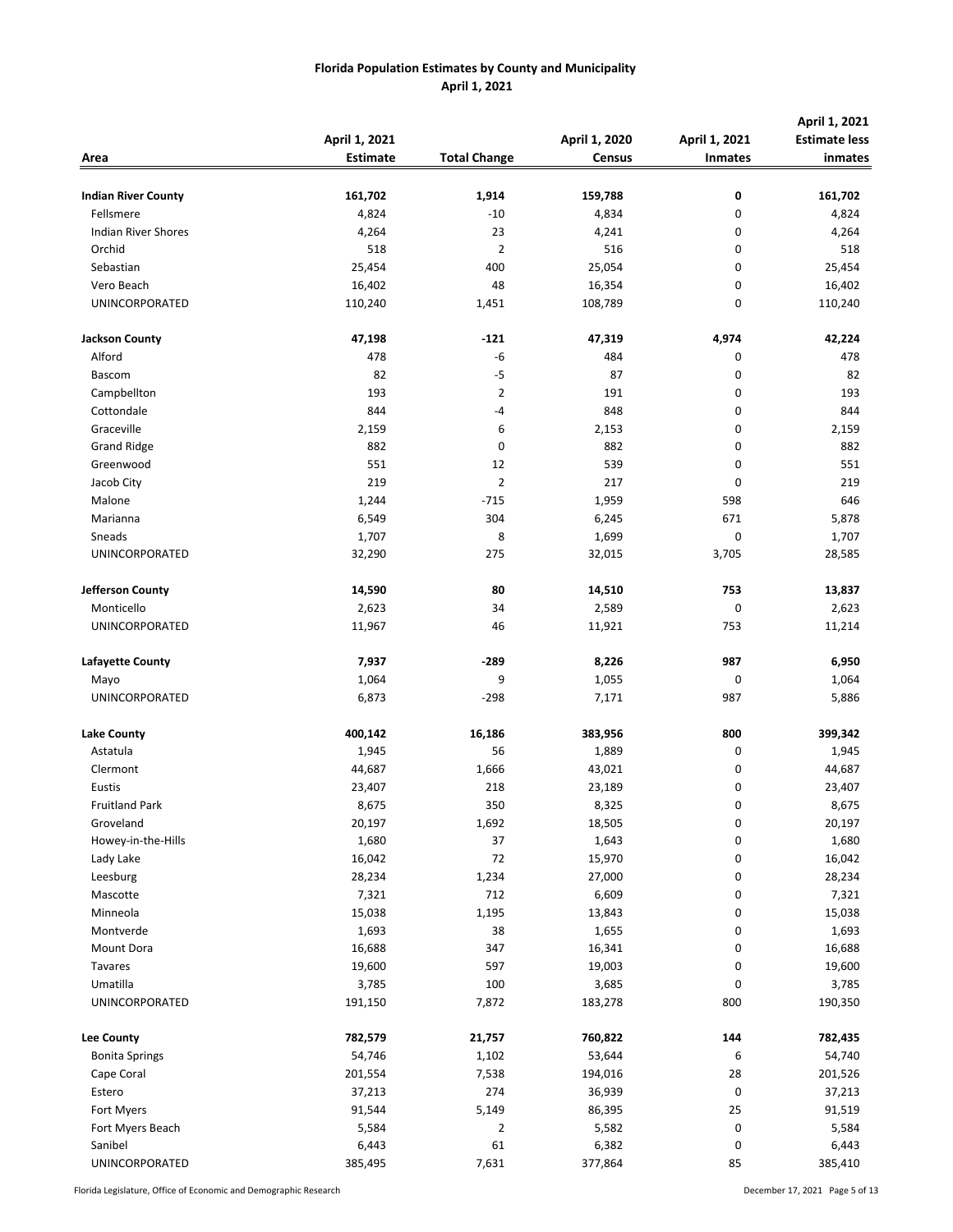|                        | April 1, 2021   |                     | April 1, 2020 | April 1, 2021  | April 1, 2021<br><b>Estimate less</b> |
|------------------------|-----------------|---------------------|---------------|----------------|---------------------------------------|
| Area                   | <b>Estimate</b> | <b>Total Change</b> | <b>Census</b> | <b>Inmates</b> | inmates                               |
|                        |                 |                     |               |                |                                       |
| <b>Leon County</b>     | 295,921         | 3,723               | 292,198       | 1,095          | 294,826                               |
| Tallahassee            | 198,371         | 2,202               | 196,169       | 1,095          | 197,276                               |
| UNINCORPORATED         | 97,550          | 1,521               | 96,029        | 0              | 97,550                                |
| <b>Levy County</b>     | 43,577          | 662                 | 42,915        | 0              | 43,577                                |
| Bronson                | 1,147           | 7                   | 1,140         | 0              | 1,147                                 |
| Cedar Key              | 685             | $-2$                | 687           | 0              | 685                                   |
| Chiefland              | 2,328           | 12                  | 2,316         | 0              | 2,328                                 |
| Fanning Springs (part) | 697             | $-7$                | 704           | 0              | 697                                   |
| Inglis                 | 1,483           | $\overline{7}$      | 1,476         | 0              | 1,483                                 |
| Otter Creek            | 110             | $\mathbf{2}$        | 108           | 0              | 110                                   |
| Williston              | 3,041           | 65                  | 2,976         | 0              | 3,041                                 |
| Yankeetown             | 587             | $-1$                | 588           | 0              | 587                                   |
| UNINCORPORATED         | 33,499          | 579                 | 32,920        | 0              | 33,499                                |
| <b>Liberty County</b>  | 7,464           | $-510$              | 7,974         | 1,144          | 6,320                                 |
| <b>Bristol</b>         | 954             | 36                  | 918           | 0              | 954                                   |
| UNINCORPORATED         | 6,510           | $-546$              | 7,056         | 1,144          | 5,366                                 |
| <b>Madison County</b>  | 18,122          | 154                 | 17,968        | 1,100          | 17,022                                |
| Greenville             | 756             | 10                  | 746           | 15             | 741                                   |
| Lee                    | 385             | 10                  | 375           | 0              | 385                                   |
| Madison                | 2,977           | 65                  | 2,912         | 0              | 2,977                                 |
| UNINCORPORATED         | 14,004          | 69                  | 13,935        | 1,085          | 12,919                                |
| <b>Manatee County</b>  | 411,209         | 11,499              | 399,710       | 125            | 411,084                               |
| Anna Maria             | 976             | 8                   | 968           | 0              | 976                                   |
| <b>Bradenton</b>       | 56,442          | 744                 | 55,698        | 36             | 56,406                                |
| <b>Bradenton Beach</b> | 900             | -8                  | 908           | 0              | 900                                   |
| Holmes Beach           | 3,017           | $\overline{7}$      | 3,010         | 0              | 3,017                                 |
| Longboat Key (part)    | 2,757           | 11                  | 2,746         | 0              | 2,757                                 |
| Palmetto               | 13,348          | 25                  | 13,323        | 0              | 13,348                                |
| UNINCORPORATED         | 333,769         | 10,712              | 323,057       | 89             | 333,680                               |
| <b>Marion County</b>   | 381,176         | 5,268               | 375,908       | 4,180          | 376,996                               |
| Belleview              | 5,591           | 178                 | 5,413         | 5              | 5,586                                 |
| Dunnellon              | 1,934           | 6                   | 1,928         | 0              | 1,934                                 |
| McIntosh               | 462             | $-1$                | 463           | 0              | 462                                   |
| Ocala                  | 64,243          | 652                 | 63,591        | 223            | 64,020                                |
| Reddick                | 461             | 12                  | 449           | $\pmb{0}$      | 461                                   |
| UNINCORPORATED         | 308,485         | 4,421               | 304,064       | 3,952          | 304,533                               |
| <b>Martin County</b>   | 159,053         | 622                 | 158,431       | 2,066          | 156,987                               |
| Indiantown             | 6,580           | 20                  | 6,560         | 0              | 6,580                                 |
| Jupiter Island         | 800             | $-4$                | 804           | 0              | 800                                   |
| Ocean Breeze           | 325             | 24                  | 301           | 0              | 325                                   |
| Sewall's Point         | 1,997           | 6                   | 1,991         | 0              | 1,997                                 |
| Stuart                 | 17,684          | 259                 | 17,425        | 20             | 17,664                                |
| UNINCORPORATED         | 131,667         | 317                 | 131,350       | 2,046          | 129,621                               |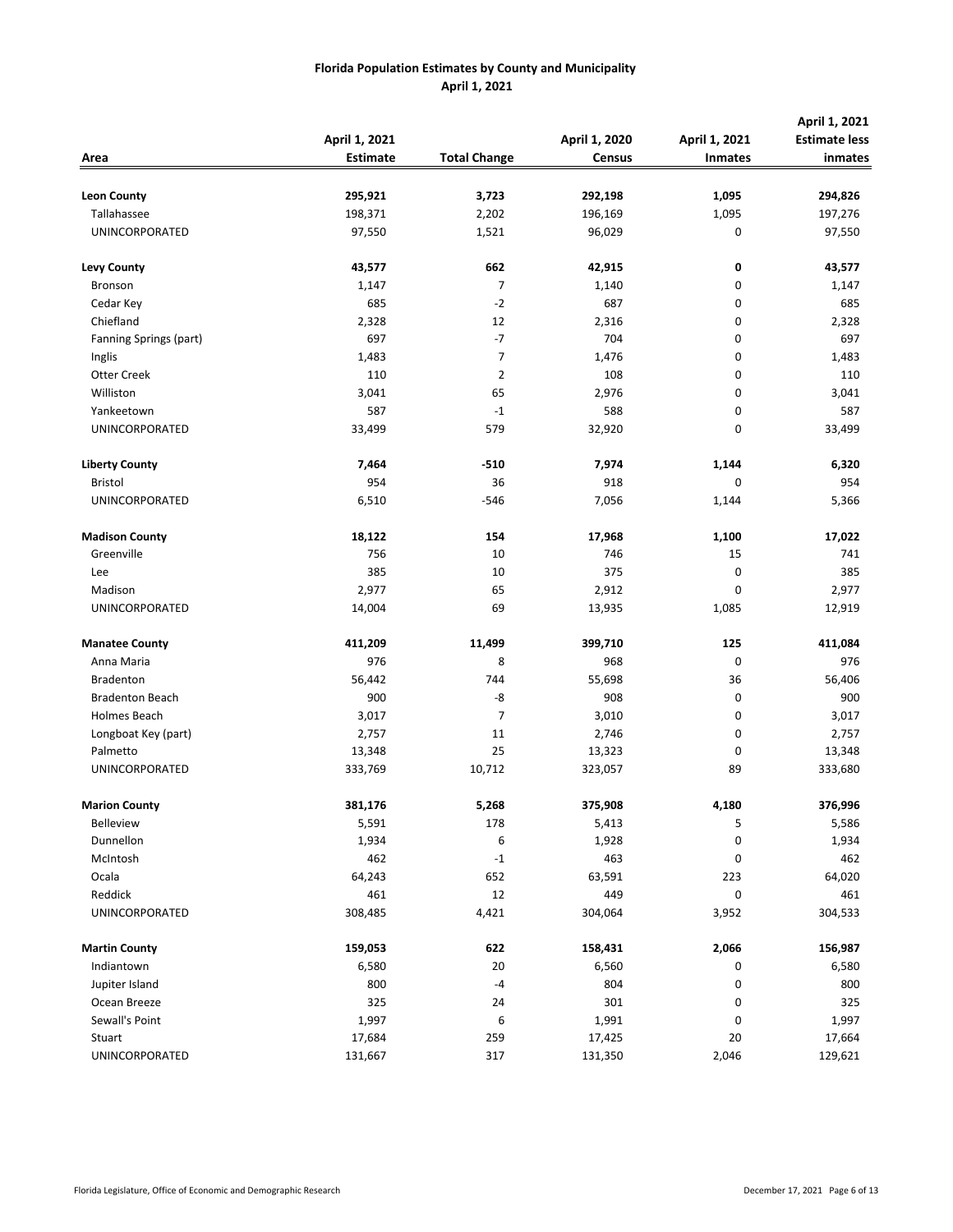|                                | April 1, 2021   |                     | April 1, 2020 | April 1, 2021  | April 1, 2021<br><b>Estimate less</b> |
|--------------------------------|-----------------|---------------------|---------------|----------------|---------------------------------------|
| Area                           | <b>Estimate</b> | <b>Total Change</b> | <b>Census</b> | <b>Inmates</b> | inmates                               |
| <b>Miami-Dade County</b>       | 2,731,939       | 30,172              | 2,701,767     | 8,772          | 2,723,167                             |
| Aventura                       | 40,371          | 129                 | 40,242        | 0              | 40,371                                |
| <b>Bal Harbour</b>             | 3,084           | -9                  | 3,093         | 0              | 3,084                                 |
| Bay Harbor Islands             | 5,975           | 53                  | 5,922         | 0              | 5,975                                 |
| <b>Biscayne Park</b>           | 3,119           | $\overline{2}$      | 3,117         | 0              | 3,119                                 |
| <b>Coral Gables</b>            | 50,193          | 945                 | 49,248        | 0              | 50,193                                |
| <b>Cutler Bay</b>              | 45,478          | 53                  | 45,425        | 0              | 45,478                                |
| Doral                          | 80,703          | 4,829               | 75,874        | 0              | 80,703                                |
| El Portal                      | 1,991           | 5                   | 1,986         | 0              | 1,991                                 |
| Florida City                   | 13,857          | 772                 | 13,085        | 0              | 13,857                                |
| Golden Beach                   | 955             | $-6$                | 961           | 0              | 955                                   |
| Hialeah                        | 225,493         | 2,384               | 223,109       | 0              | 225,493                               |
| <b>Hialeah Gardens</b>         | 23,055          | $-13$               | 23,068        | 0              | 23,055                                |
| Homestead                      | 81,110          | 373                 | 80,737        | 18             | 81,092                                |
| <b>Indian Creek</b>            | 84              | 0                   | 84            | 0              | 84                                    |
| Key Biscayne                   | 14,815          | 6                   | 14,809        | 0              | 14,815                                |
| Medley                         | 1,047           | -9                  | 1,056         | 0              | 1,047                                 |
| Miami                          | 449,747         | 7,506               | 442,241       | 2,653          | 447,094                               |
| Miami Beach                    | 82,785          | $-105$              | 82,890        | 0              | 82,785                                |
| Miami Gardens                  | 112,508         | 868                 | 111,640       | 0              | 112,508                               |
| Miami Lakes                    | 30,857          | 390                 | 30,467        | 0              | 30,857                                |
| Miami Shores                   | 11,548          | $-19$               | 11,567        | 0              | 11,548                                |
| <b>Miami Springs</b>           | 13,851          | -8                  | 13,859        | 0              | 13,851                                |
| North Bay Village              | 8,211           | 52                  | 8,159         | 0              | 8,211                                 |
| North Miami                    | 60,175          | $-16$               | 60,191        | 0              | 60,175                                |
| North Miami Beach              | 43,749          | 73                  | 43,676        | 0              | 43,749                                |
| Opa-locka                      | 16,570          | 107                 | 16,463        | 0              | 16,570                                |
| Palmetto Bay                   | 24,499          | 60                  | 24,439        | 0              | 24,499                                |
| Pinecrest                      | 18,419          | 31                  | 18,388        | 0              | 18,419                                |
| South Miami                    | 12,071          | 45                  | 12,026        | 0              | 12,071                                |
| Sunny Isles Beach              | 22,655          | 313                 | 22,342        | 0              | 22,655                                |
| Surfside                       | 5,593           | -96                 | 5,689         | 0              | 5,593                                 |
| Sweetwater                     | 19,941          | 578                 | 19,363        | 0              | 19,941                                |
| Virginia Gardens               | 2,371           | $\overline{7}$      | 2,364         | 0              | 2,371                                 |
| West Miami                     | 7,275           | 42                  | 7,233         | 0              | 7,275                                 |
| UNINCORPORATED                 | 1,197,784       | 10,830              | 1,186,954     | 6,101          | 1,191,683                             |
| <b>Monroe County</b>           | 83,411          | 537                 | 82,874        | $\mathbf{1}$   | 83,410                                |
| Islamorada, Village of Islands | 7,116           | 9                   | 7,107         | 0              | 7,116                                 |
| Key Colony Beach               | 793             | 3                   | 790           | 0              | 793                                   |
| Key West                       | 26,687          | 243                 | 26,444        | $\mathbf{1}$   | 26,686                                |
| Layton                         | 211             | $\mathbf{1}$        | 210           | 0              | 211                                   |
| Marathon                       | 9,915           | 226                 | 9,689         | 0              | 9,915                                 |
| <b>UNINCORPORATED</b>          | 38,689          | 55                  | 38,634        | 0              | 38,689                                |
| <b>Nassau County</b>           | 93,012          | 2,660               | 90,352        | 20             | 92,992                                |
| Callahan                       | 1,609           | 83                  | 1,526         | 0              | 1,609                                 |
| Fernandina Beach               | 13,051          | $-1$                | 13,052        | 0              | 13,051                                |
| Hilliard                       | 3,047           | 80                  | 2,967         | 0              | 3,047                                 |
| UNINCORPORATED                 | 75,305          | 2,498               | 72,807        | 20             | 75,285                                |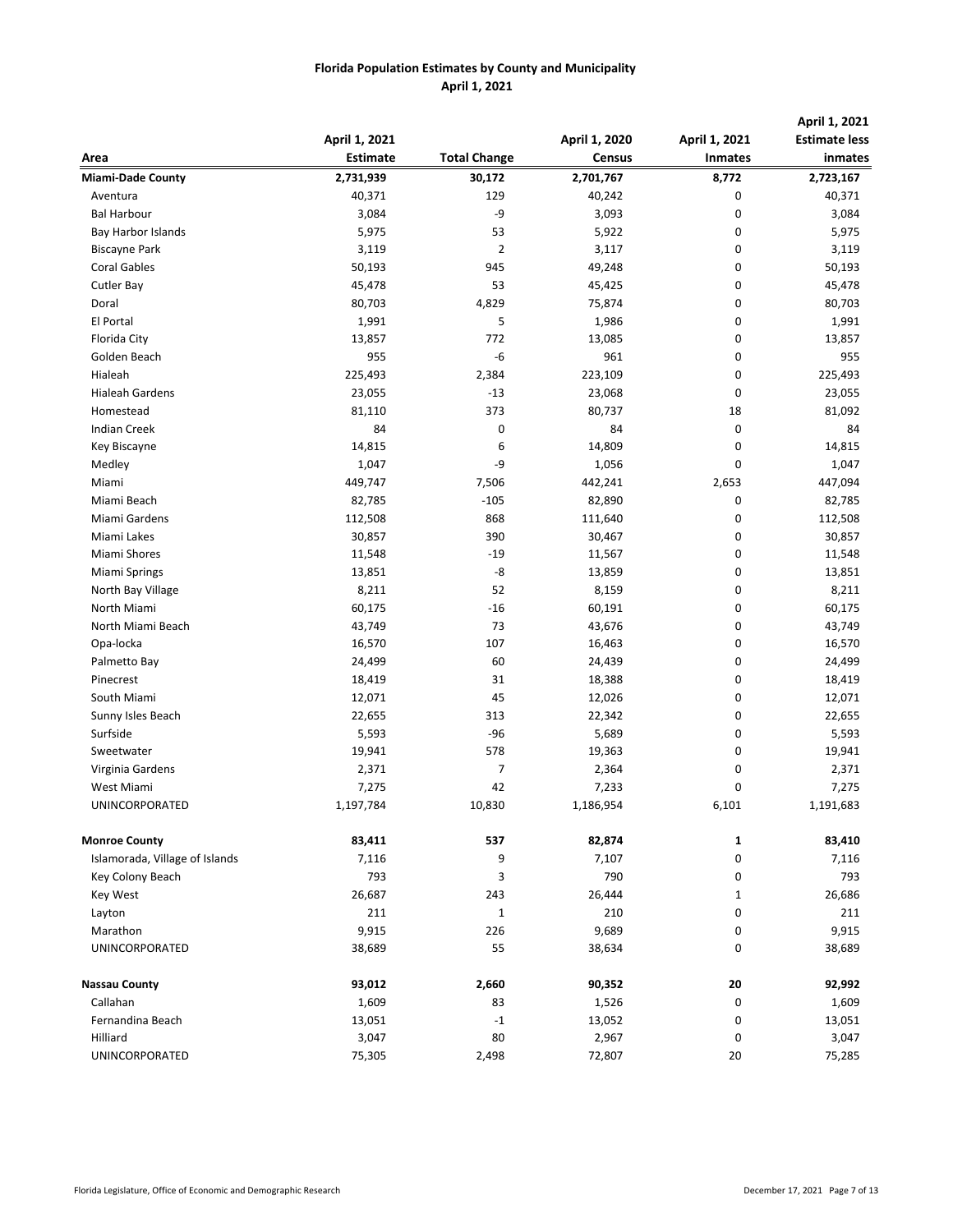| Area                     | April 1, 2021<br><b>Estimate</b> | <b>Total Change</b> | April 1, 2020<br><b>Census</b> | April 1, 2021<br><b>Inmates</b> | April 1, 2021<br><b>Estimate less</b><br>inmates |
|--------------------------|----------------------------------|---------------------|--------------------------------|---------------------------------|--------------------------------------------------|
| <b>Okaloosa County</b>   | 213,204                          | 1,536               | 211,668                        | 1,243                           | 211,961                                          |
| Cinco Bayou              | 457                              | 0                   | 457                            | 0                               | 457                                              |
| Crestview                | 27,366                           | 232                 | 27,134                         | 0                               | 27,366                                           |
| Destin                   | 14,217                           | 286                 | 13,931                         | 0                               | 14,217                                           |
| Fort Walton Beach        | 20,948                           | 26                  | 20,922                         | 0                               | 20,948                                           |
| Laurel Hill              | 624                              | 40                  | 584                            | 0                               | 624                                              |
| Mary Esther              | 4,027                            | 45                  | 3,982                          | 0                               | 4,027                                            |
| Niceville                | 16,040                           | 268                 | 15,772                         | 0                               | 16,040                                           |
| Shalimar                 | 763                              | 26                  | 737                            | $\mathbf 0$                     | 763                                              |
| Valparaiso               | 4,793                            | 41                  | 4,752                          | 0                               | 4,793                                            |
| UNINCORPORATED           | 123,969                          | 572                 | 123,397                        | 1,243                           | 122,726                                          |
|                          |                                  |                     |                                |                                 |                                                  |
| <b>Okeechobee County</b> | 39,148                           | -496                | 39,644                         | 1,971                           | 37,177                                           |
| Okeechobee               | 5,284                            | 30                  | 5,254                          | 0                               | 5,284                                            |
| <b>UNINCORPORATED</b>    | 33,864                           | $-526$              | 34,390                         | 1,971                           | 31,893                                           |
|                          |                                  |                     |                                |                                 |                                                  |
| <b>Orange County</b>     | 1,457,940                        | 28,032              | 1,429,908                      | 3,003                           | 1,454,937                                        |
| Apopka                   | 56,727                           | 1,854               | 54,873                         | 0                               | 56,727                                           |
| <b>Bay Lake</b>          | 29                               | 0                   | 29                             | 0                               | 29                                               |
| <b>Belle Isle</b>        | 7,027                            | $-5$                | 7,032                          | 0                               | 7,027                                            |
| Eatonville               | 2,344                            | $-5$                | 2,349                          | 0                               | 2,344                                            |
| Edgewood                 | 2,683                            | $-2$                | 2,685                          | 0                               | 2,683                                            |
| Lake Buena Vista         | 24                               | 0                   | 24                             | 0                               | 24                                               |
| Maitland                 | 19,545                           | $\mathbf{2}$        | 19,543                         | 0                               | 19,545                                           |
| Oakland                  | 3,895                            | 379                 | 3,516                          | 0                               | 3,895                                            |
| Ocoee                    | 48,202                           | 907                 | 47,295                         | 0                               | 48,202                                           |
| Orlando                  | 314,506                          | 6,933               | 307,573                        | 531                             | 313,975                                          |
| Windermere               | 3,051                            | 21                  | 3,030                          | 0                               | 3,051                                            |
| Winter Garden            | 47,475                           | 511                 | 46,964                         | 0                               | 47,475                                           |
| <b>Winter Park</b>       | 30,019                           | 224                 | 29,795                         | 0                               | 30,019                                           |
| UNINCORPORATED           | 922,413                          | 17,213              | 905,200                        | 2,472                           | 919,941                                          |
| <b>Osceola County</b>    | 406,460                          | 17,804              | 388,656                        | 289                             | 406,171                                          |
| Kissimmee                | 80,999                           | 1,773               | 79,226                         | 175                             | 80,824                                           |
| St. Cloud                | 61,033                           | 2,069               | 58,964                         | 0                               | 61,033                                           |
| UNINCORPORATED           | 264,428                          | 13,962              | 250,466                        | 114                             | 264,314                                          |
|                          |                                  |                     |                                |                                 |                                                  |
| <b>Palm Beach County</b> | 1,502,495                        | 10,304              | 1,492,191                      | 2,787                           | 1,499,708                                        |
| <b>Atlantis</b>          | 2,145                            | 3                   | 2,142                          | 0                               | 2,145                                            |
| <b>Belle Glade</b>       | 16,893                           | 195                 | 16,698                         | 0                               | 16,893                                           |
| Boca Raton               | 98,046                           | 624                 | 97,422                         | 0                               | 98,046                                           |
| <b>Boynton Beach</b>     | 81,011                           | 631                 | 80,380                         | 0                               | 81,011                                           |
| <b>Briny Breezes</b>     | 499                              | $-3$                | 502                            | 0                               | 499                                              |
| Cloud Lake               | 136                              | $\overline{2}$      | 134                            | 0                               | 136                                              |
| Delray Beach             | 66,948                           | 102                 | 66,846                         | 0                               | 66,948                                           |
| Glen Ridge               | 217                              | 0                   | 217                            | 0                               | 217                                              |
| Golf                     | 257                              | $\overline{2}$      | 255                            | 0                               | 257                                              |
| Greenacres               | 44,549                           | 559                 | 43,990                         | 0                               | 44,549                                           |
| <b>Gulf Stream</b>       | 949                              | $-5$                | 954                            | 0                               | 949                                              |
| Haverhill                | 2,193                            | 6                   | 2,187                          | 0                               | 2,193                                            |
| <b>Highland Beach</b>    | 4,300                            | 5                   | 4,295                          | 0                               | 4,300                                            |
| Hypoluxo                 | 2,686                            | -1                  | 2,687                          | 0                               | 2,686                                            |
| Juno Beach               | 3,862                            | 4                   | 3,858                          | 0                               | 3,862                                            |
| Jupiter                  | 61,121                           | 74                  | 61,047                         | 0                               | 61,121                                           |
| Jupiter Inlet Colony     | 403                              | $-2$                | 405                            | 0                               | 403                                              |
| Lake Clarke Shores       | 3,562                            | $-2$                | 3,564                          | 0                               | 3,562                                            |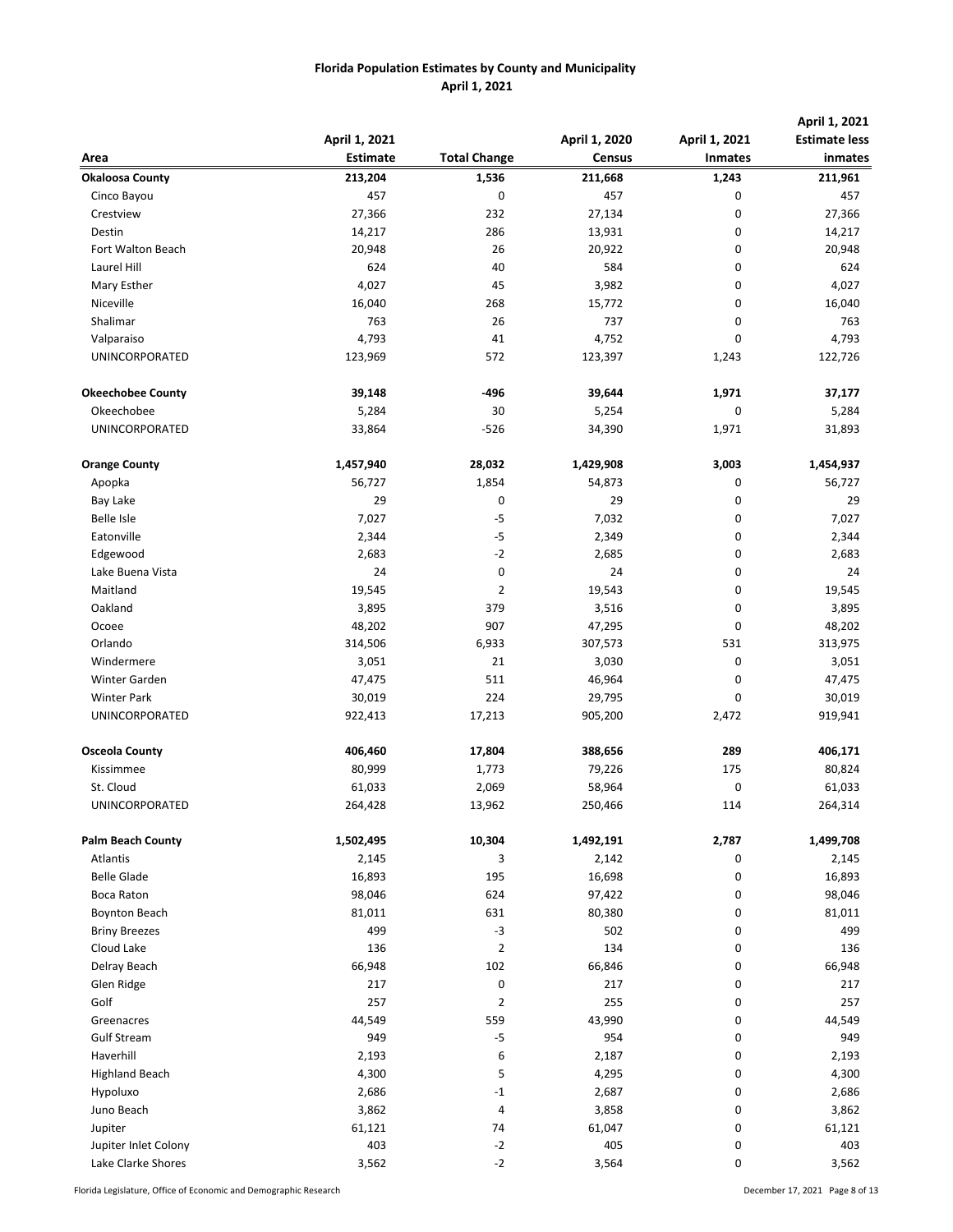| Area                    | April 1, 2021<br><b>Estimate</b> | <b>Total Change</b> | April 1, 2020<br><b>Census</b> | April 1, 2021                                                                                                                                                                                                                                                                                              | April 1, 2021<br><b>Estimate less</b><br>inmates |
|-------------------------|----------------------------------|---------------------|--------------------------------|------------------------------------------------------------------------------------------------------------------------------------------------------------------------------------------------------------------------------------------------------------------------------------------------------------|--------------------------------------------------|
| Lake Park               | 9,039                            | -8                  | 9,047                          | <b>Inmates</b><br>0<br>0<br>21<br>0<br>0<br>0<br>0<br>0<br>342<br>0<br>0<br>0<br>0<br>0<br>0<br>1,942<br>0<br>0<br>0<br>0<br>174<br>308<br>617<br>0<br>0<br>0<br>0<br>0<br>0<br>617<br>787<br>0<br>0<br>0<br>0<br>0<br>6<br>0<br>0<br>0<br>0<br>0<br>0<br>0<br>0<br>0<br>0<br>0<br>6<br>0<br>325<br>0<br>0 | 9,039                                            |
| Lake Worth Beach        | 42,572                           | 353                 | 42,219                         |                                                                                                                                                                                                                                                                                                            | 42,572                                           |
| Lantana                 | 11,579                           | 75                  | 11,504                         |                                                                                                                                                                                                                                                                                                            | 11,558                                           |
| Loxahatchee Groves      | 3,379                            | 24                  | 3,355                          |                                                                                                                                                                                                                                                                                                            | 3,379                                            |
| Manalapan               | 419                              | 0                   | 419                            |                                                                                                                                                                                                                                                                                                            | 419                                              |
| Mangonia Park           | 2,142                            | 0                   | 2,142                          |                                                                                                                                                                                                                                                                                                            | 2,142                                            |
| North Palm Beach        | 13,167                           | 5                   | 13,162                         |                                                                                                                                                                                                                                                                                                            | 13,167                                           |
| Ocean Ridge             | 1,828                            | $-2$                | 1,830                          |                                                                                                                                                                                                                                                                                                            | 1,828                                            |
| Pahokee                 | 5,580                            | 56                  | 5,524                          |                                                                                                                                                                                                                                                                                                            | 5,238                                            |
| Palm Beach              | 9,253                            | 8                   | 9,245                          |                                                                                                                                                                                                                                                                                                            | 9,253                                            |
| Palm Beach Gardens      | 59,755                           | 573                 | 59,182                         |                                                                                                                                                                                                                                                                                                            | 59,755                                           |
| Palm Beach Shores       | 1,330                            | 0                   | 1,330                          |                                                                                                                                                                                                                                                                                                            | 1,330                                            |
| Palm Springs            | 26,904                           | 14                  | 26,890                         |                                                                                                                                                                                                                                                                                                            | 26,904                                           |
| Riviera Beach           | 38,125                           | 521                 | 37,604                         |                                                                                                                                                                                                                                                                                                            | 38,125                                           |
| Royal Palm Beach        | 39,144                           | 212                 | 38,932                         |                                                                                                                                                                                                                                                                                                            | 39,144                                           |
| South Bay               |                                  | 64                  |                                |                                                                                                                                                                                                                                                                                                            |                                                  |
| South Palm Beach        | 4,924                            |                     | 4,860                          |                                                                                                                                                                                                                                                                                                            | 2,982                                            |
|                         | 1,472                            | 1<br>-6             | 1,471                          |                                                                                                                                                                                                                                                                                                            | 1,472                                            |
| Tequesta                | 6,152                            |                     | 6,158                          |                                                                                                                                                                                                                                                                                                            | 6,152                                            |
| Wellington              | 61,768                           | 131                 | 61,637                         |                                                                                                                                                                                                                                                                                                            | 61,768                                           |
| Westlake                | 1,757                            | 851                 | 906                            |                                                                                                                                                                                                                                                                                                            | 1,757                                            |
| West Palm Beach         | 119,255                          | 1,840               | 117,415                        |                                                                                                                                                                                                                                                                                                            | 119,081                                          |
| UNINCORPORATED          | 653,174                          | 3,398               | 649,776                        |                                                                                                                                                                                                                                                                                                            | 652,866                                          |
| <b>Pasco County</b>     | 575,891                          | 14,000              | 561,891                        |                                                                                                                                                                                                                                                                                                            | 575,274                                          |
| Dade City               | 7,541                            | 266                 | 7,275                          |                                                                                                                                                                                                                                                                                                            | 7,541                                            |
| New Port Richey         | 16,812                           | 84                  | 16,728                         |                                                                                                                                                                                                                                                                                                            | 16,812                                           |
| Port Richey             | 3,185                            | 133                 | 3,052                          |                                                                                                                                                                                                                                                                                                            | 3,185                                            |
| St. Leo                 | 2,363                            | $\mathbf{1}$        | 2,362                          |                                                                                                                                                                                                                                                                                                            | 2,363                                            |
| San Antonio             | 1,297                            | 0                   | 1,297                          |                                                                                                                                                                                                                                                                                                            | 1,297                                            |
| Zephyrhills             | 17,788                           | 594                 | 17,194                         |                                                                                                                                                                                                                                                                                                            | 17,788                                           |
| UNINCORPORATED          | 526,905                          | 12,922              | 513,983                        |                                                                                                                                                                                                                                                                                                            | 526,288                                          |
| <b>Pinellas County</b>  | 964,490                          | 5,383               | 959,107                        |                                                                                                                                                                                                                                                                                                            | 963,703                                          |
| <b>Belleair</b>         | 4,324                            | 51                  | 4,273                          |                                                                                                                                                                                                                                                                                                            | 4,324                                            |
| <b>Belleair Beach</b>   | 1,632                            | $-1$                | 1,633                          |                                                                                                                                                                                                                                                                                                            | 1,632                                            |
| <b>Belleair Bluffs</b>  | 2,317                            | 6                   | 2,311                          |                                                                                                                                                                                                                                                                                                            | 2,317                                            |
| <b>Belleair Shore</b>   | 74                               | 1                   | 73                             |                                                                                                                                                                                                                                                                                                            | 74                                               |
| Clearwater              | 117,800                          | 508                 | 117,292                        |                                                                                                                                                                                                                                                                                                            | 117,800                                          |
| Dunedin                 | 36,116                           | 48                  | 36,068                         |                                                                                                                                                                                                                                                                                                            | 36,110                                           |
| Gulfport                | 11,777                           | $-6$                | 11,783                         |                                                                                                                                                                                                                                                                                                            | 11,777                                           |
| Indian Rocks Beach      | 3,696                            | 23                  | 3,673                          |                                                                                                                                                                                                                                                                                                            | 3,696                                            |
| <b>Indian Shores</b>    | 1,193                            | 3                   | 1,190                          |                                                                                                                                                                                                                                                                                                            | 1,193                                            |
| Kenneth City            | 5,034                            | $-13$               | 5,047                          |                                                                                                                                                                                                                                                                                                            | 5,034                                            |
| Largo                   | 83,071                           | 586                 | 82,485                         |                                                                                                                                                                                                                                                                                                            | 83,071                                           |
| Madeira Beach           | 3,886                            | -9                  | 3,895                          |                                                                                                                                                                                                                                                                                                            | 3,886                                            |
| North Redington Beach   | 1,493                            | $-2$                | 1,495                          |                                                                                                                                                                                                                                                                                                            | 1,493                                            |
| Oldsmar                 | 14,905                           | 7                   | 14,898                         |                                                                                                                                                                                                                                                                                                            | 14,905                                           |
| Pinellas Park           | 54,239                           | 1,146               | 53,093                         |                                                                                                                                                                                                                                                                                                            | 54,239                                           |
| <b>Redington Beach</b>  | 1,372                            | -4                  | 1,376                          |                                                                                                                                                                                                                                                                                                            | 1,372                                            |
| <b>Redington Shores</b> | 2,180                            | 4                   | 2,176                          |                                                                                                                                                                                                                                                                                                            | 2,180                                            |
| Safety Harbor           | 17,105                           | 33                  | 17,072                         |                                                                                                                                                                                                                                                                                                            | 17,099                                           |
| St. Pete Beach          | 8,867                            | $-12$               | 8,879                          |                                                                                                                                                                                                                                                                                                            | 8,867                                            |
| St. Petersburg          | 260,778                          | 2,470               | 258,308                        |                                                                                                                                                                                                                                                                                                            | 260,453                                          |
| Seminole                | 19,358                           | -6                  | 19,364                         |                                                                                                                                                                                                                                                                                                            | 19,358                                           |
| South Pasadena          | 5,359                            | 6                   | 5,353                          |                                                                                                                                                                                                                                                                                                            | 5,359                                            |
| <b>Tarpon Springs</b>   | 25,359                           | 242                 | 25,117                         | 0                                                                                                                                                                                                                                                                                                          | 25,359                                           |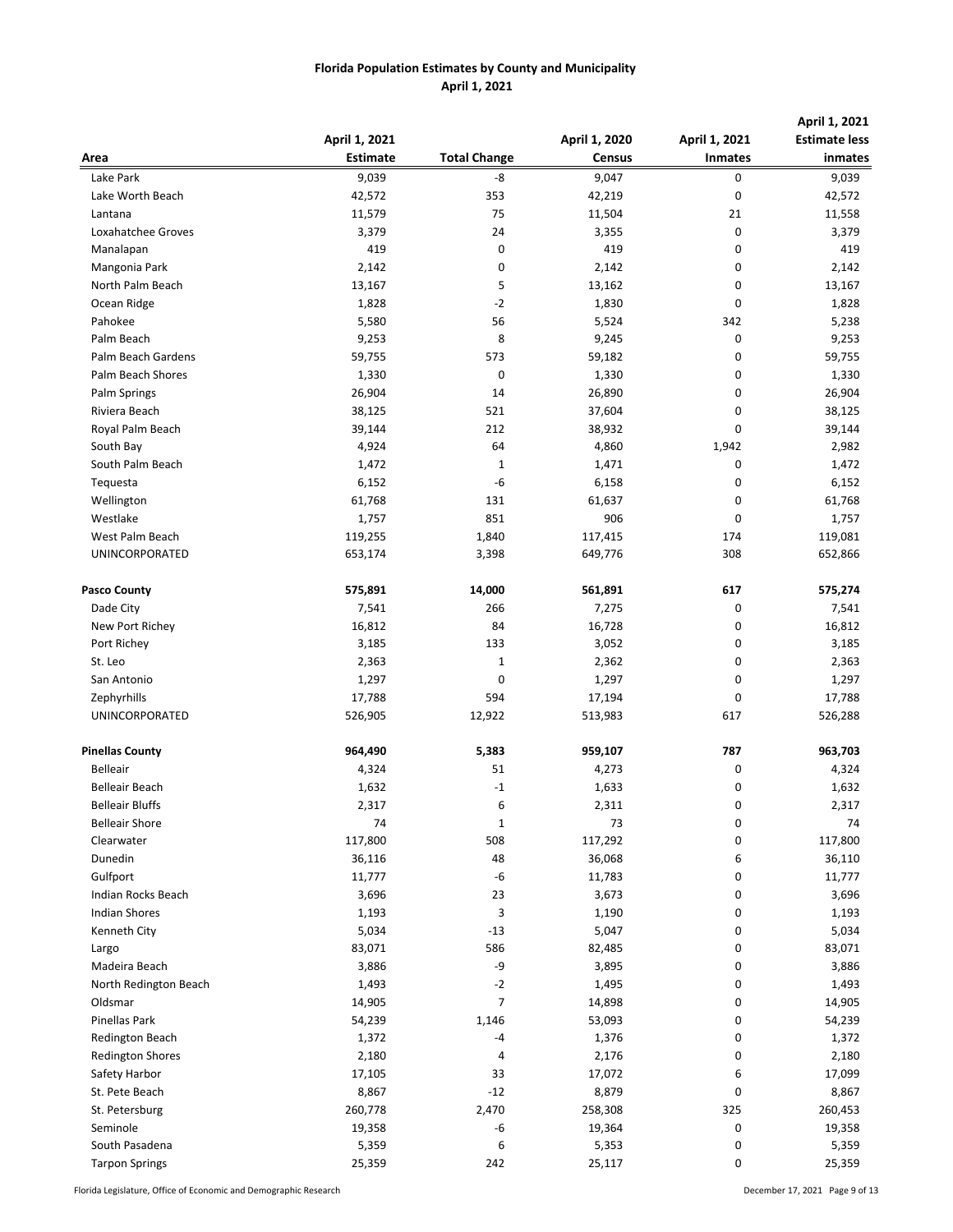|                          |                 |                     |               |                | April 1, 2021        |
|--------------------------|-----------------|---------------------|---------------|----------------|----------------------|
|                          | April 1, 2021   |                     | April 1, 2020 | April 1, 2021  | <b>Estimate less</b> |
| Area                     | <b>Estimate</b> | <b>Total Change</b> | <b>Census</b> | <b>Inmates</b> | inmates              |
| Treasure Island          | 6,570           | $-14$               | 6,584         | 0              | 6,570                |
| UNINCORPORATED           | 275,985         | 316                 | 275,669       | 450            | 275,535              |
| <b>Polk County</b>       | 748,365         | 23,319              | 725,046       | 2,926          | 745,439              |
| Auburndale               | 16,539          | 923                 | 15,616        | 0              | 16,539               |
| Bartow                   | 19,539          | 230                 | 19,309        | 133            | 19,406               |
| Davenport                | 10,552          | 1,509               | 9,043         | 0              | 10,552               |
| Dundee                   | 5,551           | 316                 | 5,235         | 0              | 5,551                |
| Eagle Lake               | 3,191           | 183                 | 3,008         | 0              | 3,191                |
| Fort Meade               | 5,107           | 7                   | 5,100         | 0              | 5,107                |
| Frostproof               | 2,944           | 67                  | 2,877         | 0              | 2,944                |
| <b>Haines City</b>       | 29,179          | 2,510               | 26,669        | 0              | 29,179               |
| <b>Highland Park</b>     | 252             | 1                   | 251           | 0              | 252                  |
| <b>Hillcrest Heights</b> | 249             | 6                   | 243           | 0              | 249                  |
| Lake Alfred              | 6,568           | 194                 | 6,374         | 0              | 6,568                |
| Lake Hamilton            | 1,568           | 31                  | 1,537         | 0              | 1,568                |
| Lakeland                 | 116,421         | 3,780               | 112,641       | 0              | 116,421              |
| Lake Wales               | 17,001          | 640                 | 16,361        | 0              | 17,001               |
| Mulberry                 | 4,011           | 59                  | 3,952         | 0              | 4,011                |
| Polk City                | 2,902           | 189                 | 2,713         | 0              | 2,902                |
| <b>Winter Haven</b>      | 51,126          | 1,907               | 49,219        | 0              | 51,126               |
| <b>UNINCORPORATED</b>    | 455,665         | 10,767              | 444,898       | 2,793          | 452,872              |
| <b>Putnam County</b>     | 73,673          | 352                 | 73,321        | 354            | 73,319               |
| <b>Crescent City</b>     | 1,662           | 8                   | 1,654         | 0              | 1,662                |
| Interlachen              | 1,443           | 2                   | 1,441         | 0              | 1,443                |
| Palatka                  | 10,468          | 22                  | 10,446        | 0              | 10,468               |
| Pomona Park              | 781             | $-3$                | 784           | 0              | 781                  |
| Welaka                   | 719             | 5                   | 714           | 0              | 719                  |
| UNINCORPORATED           | 58,600          | 318                 | 58,282        | 354            | 58,246               |
| St. Johns County         | 285,533         | 12,108              | 273,425       | 127            | 285,406              |
| Marineland (part)        | 3               | 0                   | 3             | 0              | 3                    |
| St. Augustine            | 14,976          | 647                 | 14,329        | 0              | 14,976               |
| St. Augustine Beach      | 6,888           | 85                  | 6,803         | 0              | 6,888                |
| UNINCORPORATED           | 263,666         | 11,376              | 252,290       | 127            | 263,539              |
| <b>St. Lucie County</b>  | 340,060         | 10,834              | 329,226       | 112            | 339,948              |
| Fort Pierce              | 48,038          | 741                 | 47,297        | 29             | 48,009               |
| Port St. Lucie           | 214,514         | 9,663               | 204,851       | 0              | 214,514              |
| St. Lucie Village        | 611             | $-2$                | 613           | 0              | 611                  |
| UNINCORPORATED           | 76,897          | 432                 | 76,465        | 83             | 76,814               |
| Santa Rosa County        | 191,911         | 3,911               | 188,000       | 4,390          | 187,521              |
| <b>Gulf Breeze</b>       | 6,359           | 57                  | 6,302         | 0              | 6,359                |
| Jay                      | 547             | 23                  | 524           | 0              | 547                  |
| Milton                   | 10,160          | $-37$               | 10,197        | 0              | 10,160               |
| UNINCORPORATED           | 174,845         | 3,868               | 170,977       | 4,390          | 170,455              |
| <b>Sarasota County</b>   | 441,508         | 7,502               | 434,006       | 6              | 441,502              |
| Longboat Key (part)      | 4,762           | 3                   | 4,759         | 0              | 4,762                |
| North Port               | 78,129          | 3,336               | 74,793        | 0              | 78,129               |
| Sarasota                 | 55,386          | 544                 | 54,842        | 6              | 55,380               |
| Venice                   | 26,103          | 640                 | 25,463        | 0              | 26,103               |
| UNINCORPORATED           | 277,128         | 2,979               | 274,149       | 0              | 277,128              |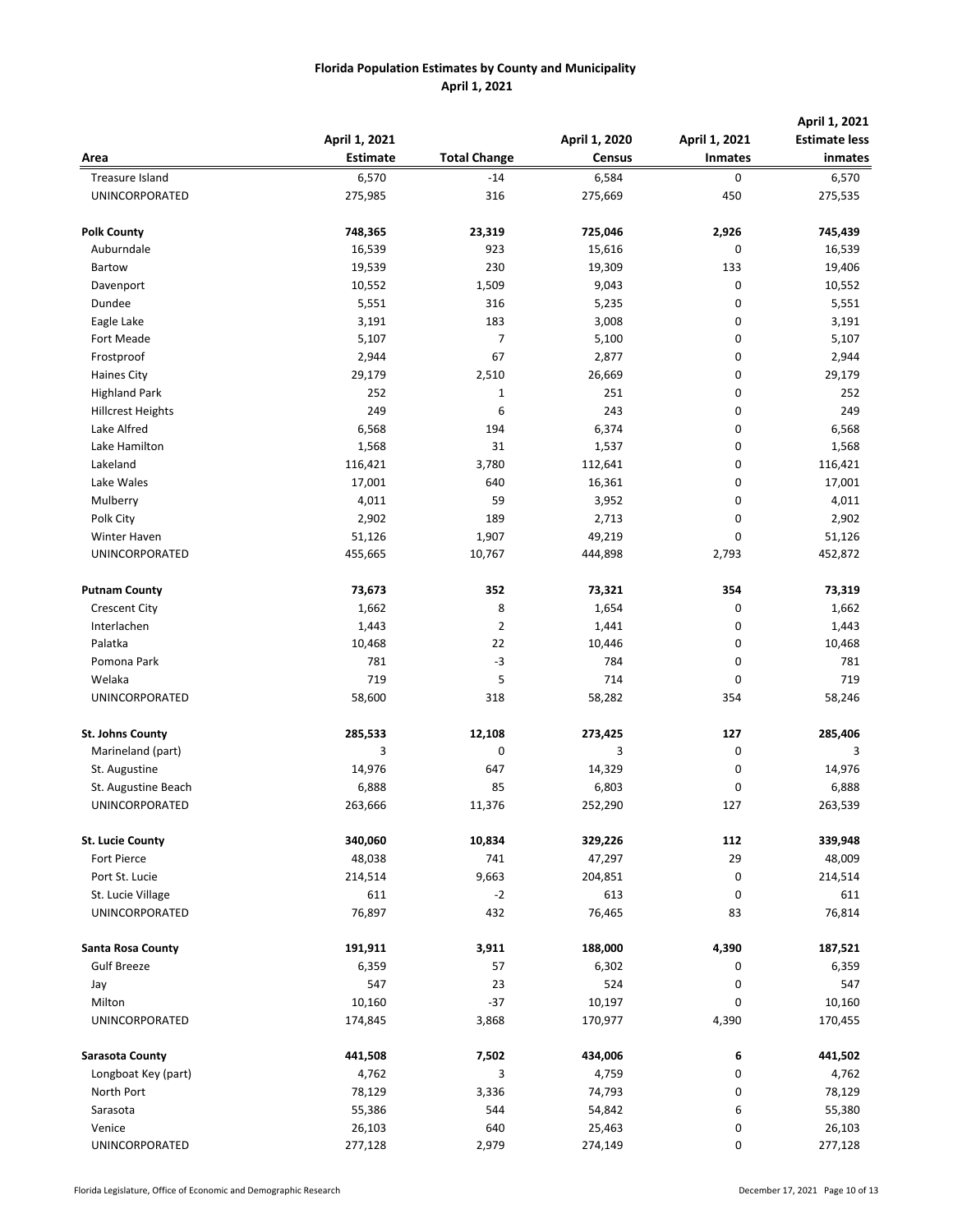|                            |                 |                     |               |                                                                                                                                                                                                                                                                                                                                             | April 1, 2021        |  |
|----------------------------|-----------------|---------------------|---------------|---------------------------------------------------------------------------------------------------------------------------------------------------------------------------------------------------------------------------------------------------------------------------------------------------------------------------------------------|----------------------|--|
|                            | April 1, 2021   |                     | April 1, 2020 |                                                                                                                                                                                                                                                                                                                                             | <b>Estimate less</b> |  |
| Area                       | <b>Estimate</b> | <b>Total Change</b> | <b>Census</b> | April 1, 2021<br><b>Inmates</b><br>73<br>0<br>5<br>0<br>0<br>0<br>7<br>$\pmb{0}$<br>61<br>6,569<br>0<br>0<br>0<br>0<br>0<br>6,569<br>1,582<br>0<br>0<br>1,582<br>1,245<br>0<br>1,245<br>4,234<br>0<br>0<br>0<br>4,234<br>1,733<br>27<br>0<br>0<br>0<br>0<br>0<br>0<br>0<br>0<br>0<br>0<br>0<br>5<br>0<br>0<br>0<br>0<br>1,701<br>2,503<br>0 | inmates              |  |
| <b>Seminole County</b>     | 477,455         | 6,599               | 470,856       |                                                                                                                                                                                                                                                                                                                                             | 477,382              |  |
| <b>Altamonte Springs</b>   | 46,735          | 504                 | 46,231        |                                                                                                                                                                                                                                                                                                                                             | 46,735               |  |
| Casselberry                | 29,571          | 777                 | 28,794        |                                                                                                                                                                                                                                                                                                                                             | 29,566               |  |
| Lake Mary                  | 16,867          | 69                  | 16,798        |                                                                                                                                                                                                                                                                                                                                             | 16,867               |  |
| Longwood                   | 15,496          | 409                 | 15,087        |                                                                                                                                                                                                                                                                                                                                             | 15,496               |  |
| Oviedo                     | 40,073          | 14                  | 40,059        |                                                                                                                                                                                                                                                                                                                                             | 40,073               |  |
| Sanford                    | 62,045          | 994                 | 61,051        |                                                                                                                                                                                                                                                                                                                                             | 62,038               |  |
| <b>Winter Springs</b>      | 38,767          | 425                 | 38,342        |                                                                                                                                                                                                                                                                                                                                             | 38,767               |  |
| UNINCORPORATED             | 227,901         | 3,407               | 224,494       |                                                                                                                                                                                                                                                                                                                                             | 227,840              |  |
| <b>Sumter County</b>       | 134,593         | 4,841               | 129,752       |                                                                                                                                                                                                                                                                                                                                             | 128,024              |  |
| Bushnell                   | 3,253           | 206                 | 3,047         |                                                                                                                                                                                                                                                                                                                                             | 3,253                |  |
| <b>Center Hill</b>         | 849             | 3                   | 846           |                                                                                                                                                                                                                                                                                                                                             | 849                  |  |
| Coleman                    | 642             | $\mathbf 0$         | 642           |                                                                                                                                                                                                                                                                                                                                             | 642                  |  |
| Webster                    | 794             | 16                  | 778           |                                                                                                                                                                                                                                                                                                                                             | 794                  |  |
| Wildwood                   | 20,909          | 5,179               | 15,730        |                                                                                                                                                                                                                                                                                                                                             | 20,909               |  |
| UNINCORPORATED             | 108,146         | $-563$              | 108,709       |                                                                                                                                                                                                                                                                                                                                             | 101,577              |  |
| <b>Suwannee County</b>     | 43,676          | 202                 | 43,474        |                                                                                                                                                                                                                                                                                                                                             | 42,094               |  |
| <b>Branford</b>            | 724             | 13                  | 711           |                                                                                                                                                                                                                                                                                                                                             | 724                  |  |
| Live Oak                   | 6,794           | 59                  | 6,735         |                                                                                                                                                                                                                                                                                                                                             | 6,794                |  |
| UNINCORPORATED             | 36,158          | 130                 | 36,028        |                                                                                                                                                                                                                                                                                                                                             | 34,576               |  |
| <b>Taylor County</b>       | 20,957          | -839                | 21,796        |                                                                                                                                                                                                                                                                                                                                             | 19,712               |  |
| Perry                      | 6,910           | 12                  | 6,898         |                                                                                                                                                                                                                                                                                                                                             | 6,910                |  |
| UNINCORPORATED             | 14,047          | $-851$              | 14,898        |                                                                                                                                                                                                                                                                                                                                             | 12,802               |  |
| <b>Union County</b>        | 15,799          | $-348$              | 16,147        |                                                                                                                                                                                                                                                                                                                                             | 11,565               |  |
| Lake Butler                | 2,017           | 31                  | 1,986         |                                                                                                                                                                                                                                                                                                                                             | 2,017                |  |
| Raiford                    | 231             | $\overline{7}$      | 224           |                                                                                                                                                                                                                                                                                                                                             | 231                  |  |
| <b>Worthington Springs</b> | 405             | 27                  | 378           |                                                                                                                                                                                                                                                                                                                                             | 405                  |  |
| UNINCORPORATED             | 13,146          | $-413$              | 13,559        |                                                                                                                                                                                                                                                                                                                                             | 8,912                |  |
| <b>Volusia County</b>      | 563,358         | 9,815               | 553,543       |                                                                                                                                                                                                                                                                                                                                             | 561,625              |  |
| Daytona Beach              | 74,113          | 2,625               | 71,488        |                                                                                                                                                                                                                                                                                                                                             | 74,086               |  |
| Daytona Beach Shores       | 5,253           | 74                  | 5,179         |                                                                                                                                                                                                                                                                                                                                             | 5,253                |  |
| DeBary                     | 23,014          | 754                 | 22,260        |                                                                                                                                                                                                                                                                                                                                             | 23,014               |  |
| DeLand                     | 38,342          | 991                 | 37,351        |                                                                                                                                                                                                                                                                                                                                             | 38,342               |  |
| Deltona                    | 94,953          | 1,261               | 93,692        |                                                                                                                                                                                                                                                                                                                                             | 94,953               |  |
| Edgewater                  | 23,310          | 213                 | 23,097        |                                                                                                                                                                                                                                                                                                                                             | 23,310               |  |
| Flagler Beach (part)       | 72              | 0                   | 72            |                                                                                                                                                                                                                                                                                                                                             | 72                   |  |
| Holly Hill                 | 12,971          | 13                  | 12,958        |                                                                                                                                                                                                                                                                                                                                             | 12,971               |  |
| Lake Helen                 | 2,913           | 71                  | 2,842         |                                                                                                                                                                                                                                                                                                                                             | 2,913                |  |
| New Smyrna Beach           | 30,962          | 820                 | 30,142        |                                                                                                                                                                                                                                                                                                                                             | 30,962               |  |
| Oak Hill                   | 2,025           | 39                  | 1,986         |                                                                                                                                                                                                                                                                                                                                             | 2,025                |  |
| Orange City                | 13,483          | 851                 | 12,632        |                                                                                                                                                                                                                                                                                                                                             | 13,483               |  |
| Ormond Beach               | 44,046          | 966                 | 43,080        |                                                                                                                                                                                                                                                                                                                                             | 44,041               |  |
| Pierson                    | 1,547           | 5                   | 1,542         |                                                                                                                                                                                                                                                                                                                                             | 1,547                |  |
| Ponce Inlet                | 3,382           | 18                  | 3,364         |                                                                                                                                                                                                                                                                                                                                             | 3,382                |  |
| Port Orange                | 63,275          | 679                 | 62,596        |                                                                                                                                                                                                                                                                                                                                             | 63,275               |  |
| South Daytona              | 13,140          | 275                 | 12,865        |                                                                                                                                                                                                                                                                                                                                             | 13,140               |  |
| UNINCORPORATED             | 116,557         | 160                 | 116,397       |                                                                                                                                                                                                                                                                                                                                             | 114,856              |  |
| <b>Wakulla County</b>      | 34,311          | 547                 | 33,764        |                                                                                                                                                                                                                                                                                                                                             | 31,808               |  |
| St. Marks                  | 282             | 8                   | 274           |                                                                                                                                                                                                                                                                                                                                             | 282                  |  |
| Sopchoppy                  | 431             | 5                   | 426           | 0                                                                                                                                                                                                                                                                                                                                           | 431                  |  |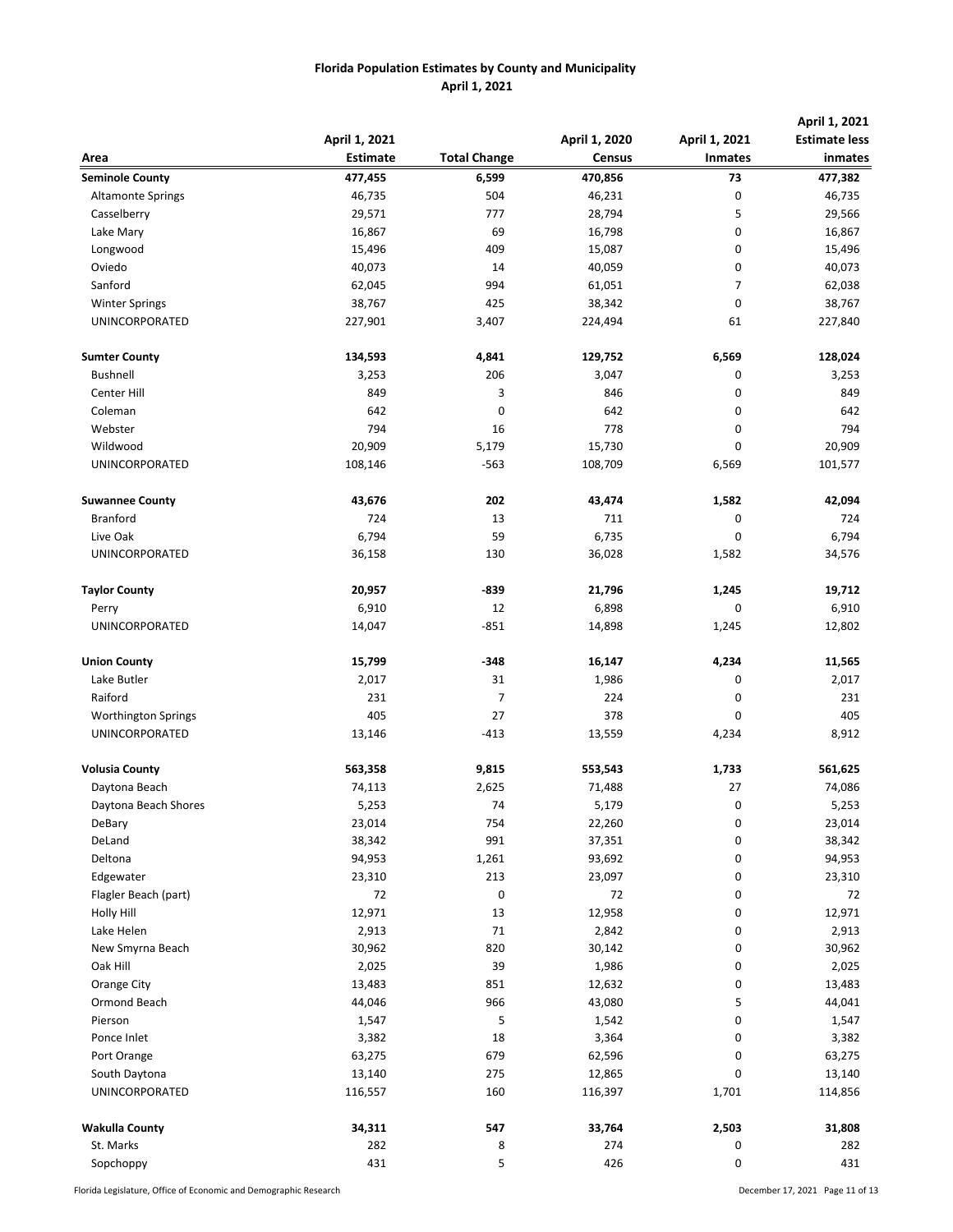|                          |                 |                     |               |                | April 1, 2021        |
|--------------------------|-----------------|---------------------|---------------|----------------|----------------------|
|                          | April 1, 2021   |                     | April 1, 2020 | April 1, 2021  | <b>Estimate less</b> |
| Area                     | <b>Estimate</b> | <b>Total Change</b> | <b>Census</b> | <b>Inmates</b> | inmates              |
| UNINCORPORATED           | 33,598          | 534                 | 33,064        | 2,503          | 31,095               |
| <b>Walton County</b>     | 77,941          | 2,636               | 75,305        | 1,264          | 76,677               |
| DeFuniak Springs         | 5,940           | 21                  | 5,919         | 26             | 5,914                |
| Freeport                 | 7,320           | 1,459               | 5,861         | 0              | 7,320                |
| Paxton                   | 556             | 0                   | 556           | 0              | 556                  |
| UNINCORPORATED           | 64,125          | 1,156               | 62,969        | 1,238          | 62,887               |
| <b>Washington County</b> | 24,995          | $-323$              | 25,318        | 1,424          | 23,571               |
| Caryville                | 290             | $-11$               | 301           | 0              | 290                  |
| Chipley                  | 3,631           | $-29$               | 3,660         | 0              | 3,631                |
| Ebro                     | 242             | 5                   | 237           | 0              | 242                  |
| Vernon                   | 756             | 24                  | 732           | 0              | 756                  |
| Wausau                   | 385             | 14                  | 371           | 0              | 385                  |
| UNINCORPORATED           | 19,691          | $-326$              | 20,017        | 1,424          | 18,267               |
| Florida                  | 21,898,945      | 360,758             | 21,538,187    | 96,667         | 21,802,278           |
| Incorporated             | 11,015,353      | 183,599             | 10,831,754    | 14,343         | 11,001,010           |
| Unincorporated           | 10,883,592      | 177,159             | 10,706,433    | 82,324         | 10,801,268           |

#### Note:

\* The City of Weeki Wachee was disincorporated on June 10, 2020.

Sources:

U.S. Census Bureau and University of Florida, Bureau of Economic and Business Research, 2021.